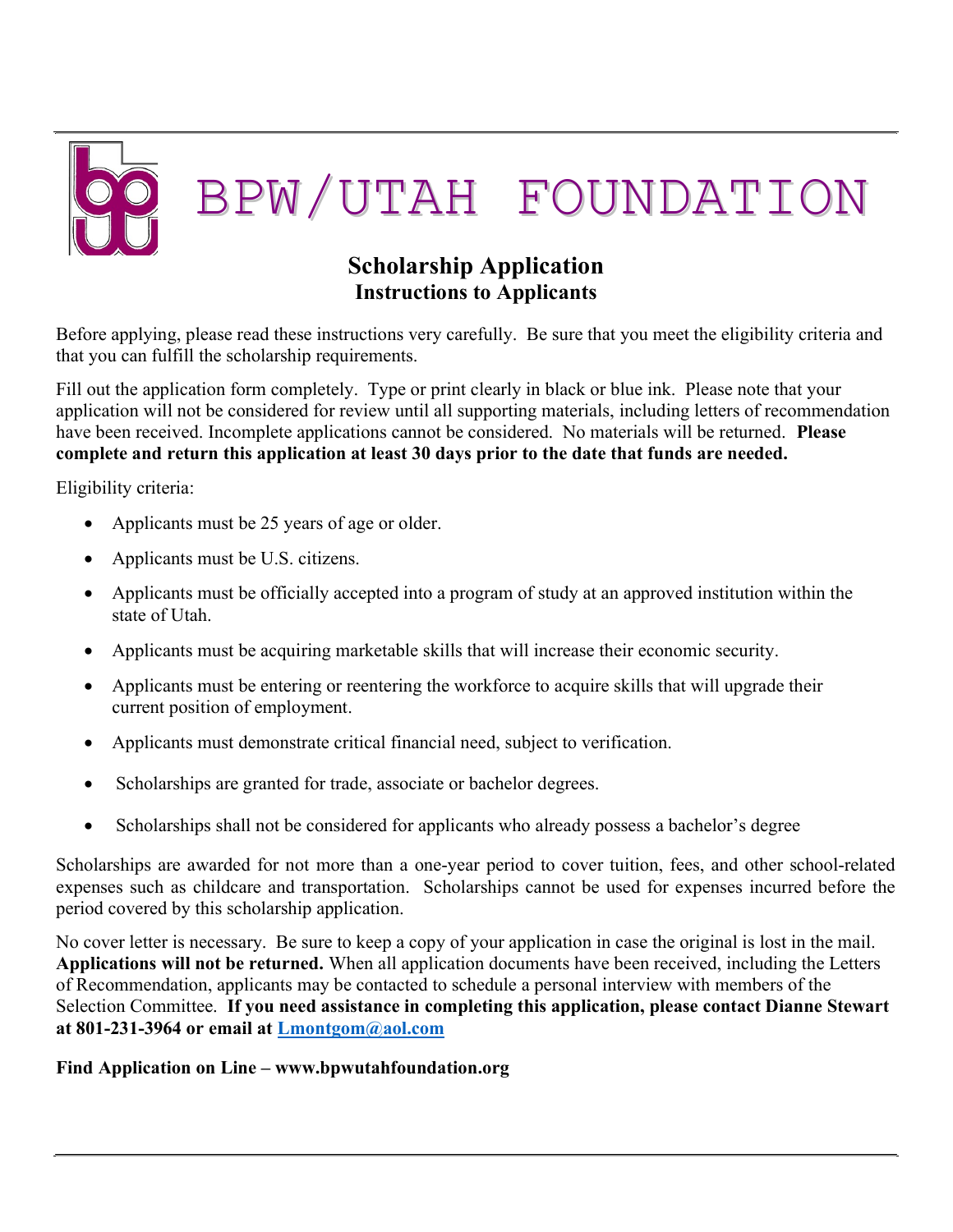# BPW/Utah Foundation Scholarship Application Form

Please type or print all information. All questions must be answered.

### Section I Personal Data

| (City) |             |                                                    |                                                                | (Zip)                                                                                                                                  |
|--------|-------------|----------------------------------------------------|----------------------------------------------------------------|----------------------------------------------------------------------------------------------------------------------------------------|
|        |             |                                                    |                                                                |                                                                                                                                        |
| (City) |             |                                                    |                                                                | (Zip)                                                                                                                                  |
|        |             |                                                    |                                                                |                                                                                                                                        |
|        |             |                                                    |                                                                |                                                                                                                                        |
|        |             |                                                    |                                                                |                                                                                                                                        |
|        |             |                                                    |                                                                |                                                                                                                                        |
|        | (Last name) | Permanent Address:<br>Home Phone:<br>Mobile Phone: | Present Address:<br>(Number and Street)<br>(Number and Street) | (First) (Middle) (Maiden)<br>(State)<br>(State)<br>Work Phone:<br>Last four digits of Social Security Number: U.S. Citizen? □ Yes □ No |

during the period covered by this BPW/Utah scholarship application? Children: \_\_\_ Adults: \_\_\_\_

### Section II Education Program For Which Scholarship Is Requested

| If the program which these funds are requested requires formal<br>admission procedures, have you been accepted?<br>$\Box$ Yes $\Box$ No |
|-----------------------------------------------------------------------------------------------------------------------------------------|
|                                                                                                                                         |
|                                                                                                                                         |
| Is your school $\Box$ a public or $\Box$ a private institution ?                                                                        |
|                                                                                                                                         |
| Specific degree/certificate you expect to receive<br>and/or course of study that you expect to complete:                                |
| Will you attend: $\Box$ part-time or $\Box$ full-time?                                                                                  |
| Date course or term for which funds are requested is scheduled to begin:                                                                |
| When do you expect to complete this course of study?                                                                                    |
|                                                                                                                                         |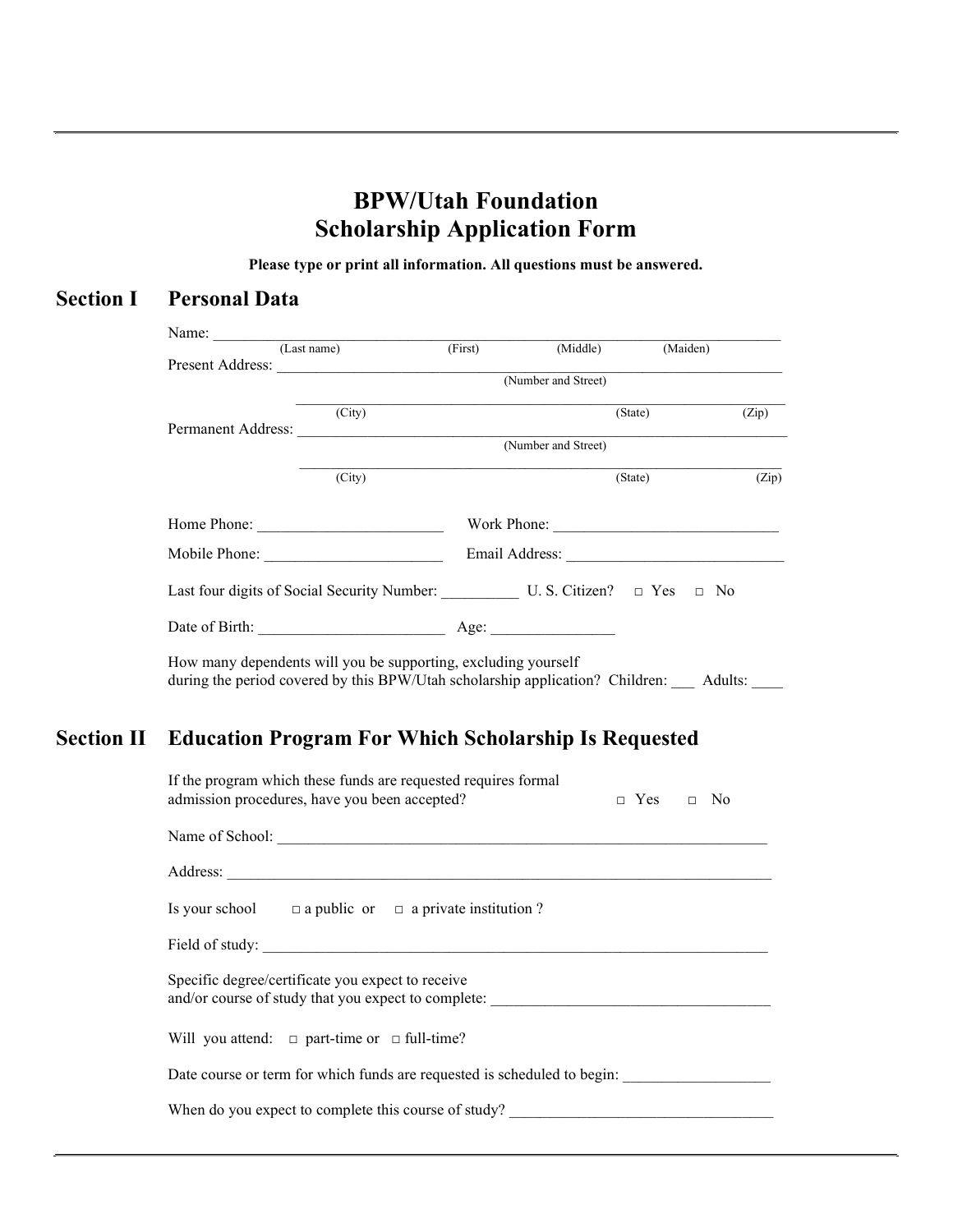# Section III Financial Statement

| NOTE: Please attach verification of income (e.g., W2, last pay stub). |  |
|-----------------------------------------------------------------------|--|
|-----------------------------------------------------------------------|--|

#### 1. Anticipated household income during the period covered by this scholarship application:

| a. <i>Income</i>                                                                                                                                       |                                                                                                                                                                                                                                      |
|--------------------------------------------------------------------------------------------------------------------------------------------------------|--------------------------------------------------------------------------------------------------------------------------------------------------------------------------------------------------------------------------------------|
| Net Wages and Salary (after taxes)                                                                                                                     |                                                                                                                                                                                                                                      |
| <b>Interest and Dividends</b>                                                                                                                          |                                                                                                                                                                                                                                      |
| Child Support/Alimony                                                                                                                                  |                                                                                                                                                                                                                                      |
| Social Security                                                                                                                                        |                                                                                                                                                                                                                                      |
| Welfare                                                                                                                                                |                                                                                                                                                                                                                                      |
|                                                                                                                                                        |                                                                                                                                                                                                                                      |
|                                                                                                                                                        | TOTAL INCOME <sub>S</sub>                                                                                                                                                                                                            |
|                                                                                                                                                        |                                                                                                                                                                                                                                      |
| <b>b.</b> Assets                                                                                                                                       |                                                                                                                                                                                                                                      |
| Savings Accounts                                                                                                                                       |                                                                                                                                                                                                                                      |
| Other (explain)                                                                                                                                        |                                                                                                                                                                                                                                      |
|                                                                                                                                                        | TOTAL ASSETS S                                                                                                                                                                                                                       |
|                                                                                                                                                        |                                                                                                                                                                                                                                      |
| 2. Anticipated expense during the period covered by this scholarship application:                                                                      |                                                                                                                                                                                                                                      |
| Per month<br>a. Living expenses                                                                                                                        |                                                                                                                                                                                                                                      |
| Rent                                                                                                                                                   |                                                                                                                                                                                                                                      |
| Utilities                                                                                                                                              |                                                                                                                                                                                                                                      |
| Food                                                                                                                                                   | <u> 1989 - Johann John Harry Harry Harry Harry Harry Harry Harry Harry Harry Harry Harry Harry Harry Harry Harry Harry Harry Harry Harry Harry Harry Harry Harry Harry Harry Harry Harry Harry Harry Harry Harry Harry Harry Har</u> |
| Clothing                                                                                                                                               | <u> 1989 - Johann John Harry Harry Harry Harry Harry Harry Harry Harry Harry Harry Harry Harry Harry Harry Harry Harry Harry Harry Harry Harry Harry Harry Harry Harry Harry Harry Harry Harry Harry Harry Harry Harry Harry Har</u> |
| Transportation<br>Childcare                                                                                                                            | <u> 2002 - Johann Johann Johann Johann Johann Johann Johann Johann Johann Johann Johann Johann Johann Johann Johann Johann Johann Johann Johann Johann Johann Johann Johann Johann Johann Johann Johann Johann Johann Johann Joh</u> |
| Insurance                                                                                                                                              |                                                                                                                                                                                                                                      |
|                                                                                                                                                        |                                                                                                                                                                                                                                      |
| Other (explain)<br>If you have dependents currently enrolled in college or other institutions, what<br>$\mathbf{b}$ .                                  |                                                                                                                                                                                                                                      |
| amount do you supply toward their expenses annually?                                                                                                   |                                                                                                                                                                                                                                      |
| <b>TOTAL EXPENSES</b> \$                                                                                                                               |                                                                                                                                                                                                                                      |
|                                                                                                                                                        |                                                                                                                                                                                                                                      |
| 3. Anticipated education-related expenses during the period covered by this scholarship application:                                                   |                                                                                                                                                                                                                                      |
| Note: Please attach verification of tuition, fees, and books.                                                                                          |                                                                                                                                                                                                                                      |
| a. Tuition and Fees                                                                                                                                    |                                                                                                                                                                                                                                      |
| b. Books and Supplies                                                                                                                                  |                                                                                                                                                                                                                                      |
| c. Transportation                                                                                                                                      | the control of the control of the control of the control of                                                                                                                                                                          |
| d. Childcare (needed because of studies)                                                                                                               |                                                                                                                                                                                                                                      |
| e. Other (explain)                                                                                                                                     |                                                                                                                                                                                                                                      |
| <b>TOTAL EDUCATIONAL EXPENSES</b> \$                                                                                                                   |                                                                                                                                                                                                                                      |
|                                                                                                                                                        |                                                                                                                                                                                                                                      |
| 4. Funds available to you for your education during the period covered by this scholarship application:                                                |                                                                                                                                                                                                                                      |
| a. Funds available to you from your income and assets<br><b>b</b> Funds available to you from scholarships, grants, loans, bequests, or gifts of money |                                                                                                                                                                                                                                      |
| that you are sure of receiving in the period covered by this application.                                                                              |                                                                                                                                                                                                                                      |
| <b>TOTAL AVAILABLE FUNDS \$</b>                                                                                                                        |                                                                                                                                                                                                                                      |
|                                                                                                                                                        |                                                                                                                                                                                                                                      |
|                                                                                                                                                        |                                                                                                                                                                                                                                      |
| 5. Total amount requested:                                                                                                                             | S,                                                                                                                                                                                                                                   |

If your income or you have applied explain):

Please indicate any unusual expenses or other pertinent information concerning your financial assets and obligations, which would be helpful in assessing your need (use additional sheets if necessary).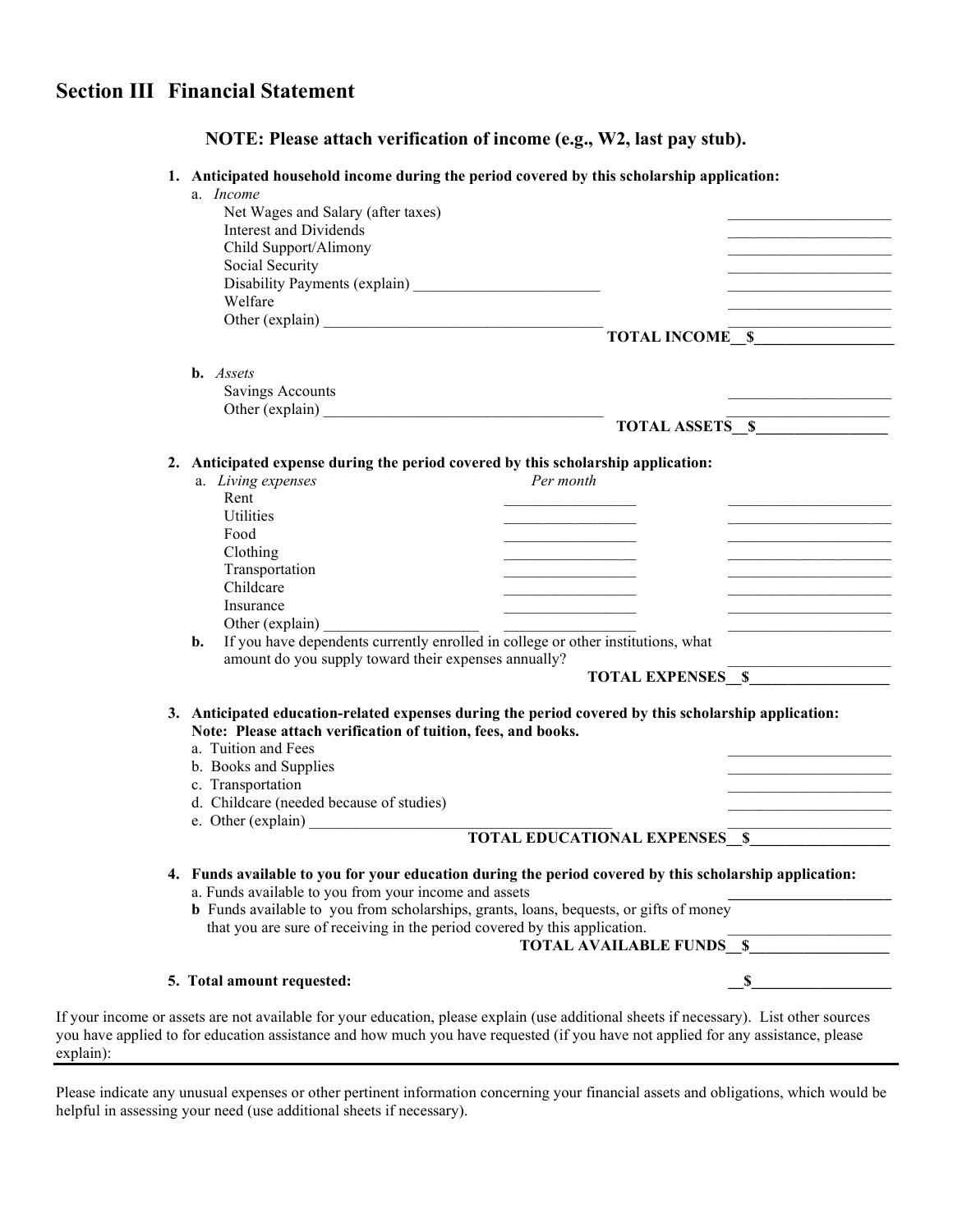#### Section IV Educational Background

If you are not currently enrolled in an educational institution, you must furnish a transcript from the last educational institution you attended. If you are currently enrolled, you must furnish a transcript from your present institution. PHOTOCOPIES ARE ACCEPTABLE. Transcripts may be mailed separately; however, it is advisable to mail them with your application.

Check highest educational level achieved:

- 
- 
- 
- □ some high school □ college or university degree
- □ high school graduate □ some business/technical school
- □ some college □ business or technical degree/certificate

List in chronological order, starting with the most recent, all schools or training courses you have attended since high school.

| Month/Year |               | Field of $\vert$ GPA | Degree | Date Degree          |
|------------|---------------|----------------------|--------|----------------------|
| (from-to)  | Name Location | Study                |        | Received/Anticipated |
|            |               |                      |        |                      |
|            |               |                      |        |                      |
|            |               |                      |        |                      |
|            |               |                      |        |                      |
|            |               |                      |        |                      |

### Section V Paid Employment and Community Involvement Attach a resume showing work experience and community or volunteer service.

 Will you work while you continue your education? □ No □ Yes □ part-time □ full-time

#### Section VI Employment

Describe future opportunities for your anticipated career (e.g. salary, employment opportunities, qualifications)

 $\mathcal{L}_\mathcal{L} = \mathcal{L}_\mathcal{L} = \mathcal{L}_\mathcal{L} = \mathcal{L}_\mathcal{L} = \mathcal{L}_\mathcal{L} = \mathcal{L}_\mathcal{L} = \mathcal{L}_\mathcal{L} = \mathcal{L}_\mathcal{L} = \mathcal{L}_\mathcal{L} = \mathcal{L}_\mathcal{L} = \mathcal{L}_\mathcal{L} = \mathcal{L}_\mathcal{L} = \mathcal{L}_\mathcal{L} = \mathcal{L}_\mathcal{L} = \mathcal{L}_\mathcal{L} = \mathcal{L}_\mathcal{L} = \mathcal{L}_\mathcal{L}$ 

 $\mathcal{L}_\mathcal{L} = \mathcal{L}_\mathcal{L} = \mathcal{L}_\mathcal{L} = \mathcal{L}_\mathcal{L} = \mathcal{L}_\mathcal{L} = \mathcal{L}_\mathcal{L} = \mathcal{L}_\mathcal{L} = \mathcal{L}_\mathcal{L} = \mathcal{L}_\mathcal{L} = \mathcal{L}_\mathcal{L} = \mathcal{L}_\mathcal{L} = \mathcal{L}_\mathcal{L} = \mathcal{L}_\mathcal{L} = \mathcal{L}_\mathcal{L} = \mathcal{L}_\mathcal{L} = \mathcal{L}_\mathcal{L} = \mathcal{L}_\mathcal{L}$ 

 $\mathcal{L}_\mathcal{L} = \mathcal{L}_\mathcal{L} = \mathcal{L}_\mathcal{L} = \mathcal{L}_\mathcal{L} = \mathcal{L}_\mathcal{L} = \mathcal{L}_\mathcal{L} = \mathcal{L}_\mathcal{L} = \mathcal{L}_\mathcal{L} = \mathcal{L}_\mathcal{L} = \mathcal{L}_\mathcal{L} = \mathcal{L}_\mathcal{L} = \mathcal{L}_\mathcal{L} = \mathcal{L}_\mathcal{L} = \mathcal{L}_\mathcal{L} = \mathcal{L}_\mathcal{L} = \mathcal{L}_\mathcal{L} = \mathcal{L}_\mathcal{L}$  $\mathcal{L}_\text{max}$ 

 $\mathcal{L}_\mathcal{L} = \mathcal{L}_\mathcal{L} = \mathcal{L}_\mathcal{L} = \mathcal{L}_\mathcal{L} = \mathcal{L}_\mathcal{L} = \mathcal{L}_\mathcal{L} = \mathcal{L}_\mathcal{L} = \mathcal{L}_\mathcal{L} = \mathcal{L}_\mathcal{L} = \mathcal{L}_\mathcal{L} = \mathcal{L}_\mathcal{L} = \mathcal{L}_\mathcal{L} = \mathcal{L}_\mathcal{L} = \mathcal{L}_\mathcal{L} = \mathcal{L}_\mathcal{L} = \mathcal{L}_\mathcal{L} = \mathcal{L}_\mathcal{L}$ 

How did you learn about the BPW/Utah Foundation Scholarship program?

#### Section VII Career Objectives

 Please define your short-term goals and specifically how this proposed training will help you to accomplish these goals. Include your timeframe for achieving these goals, and explain how they apply to your long-range career goals.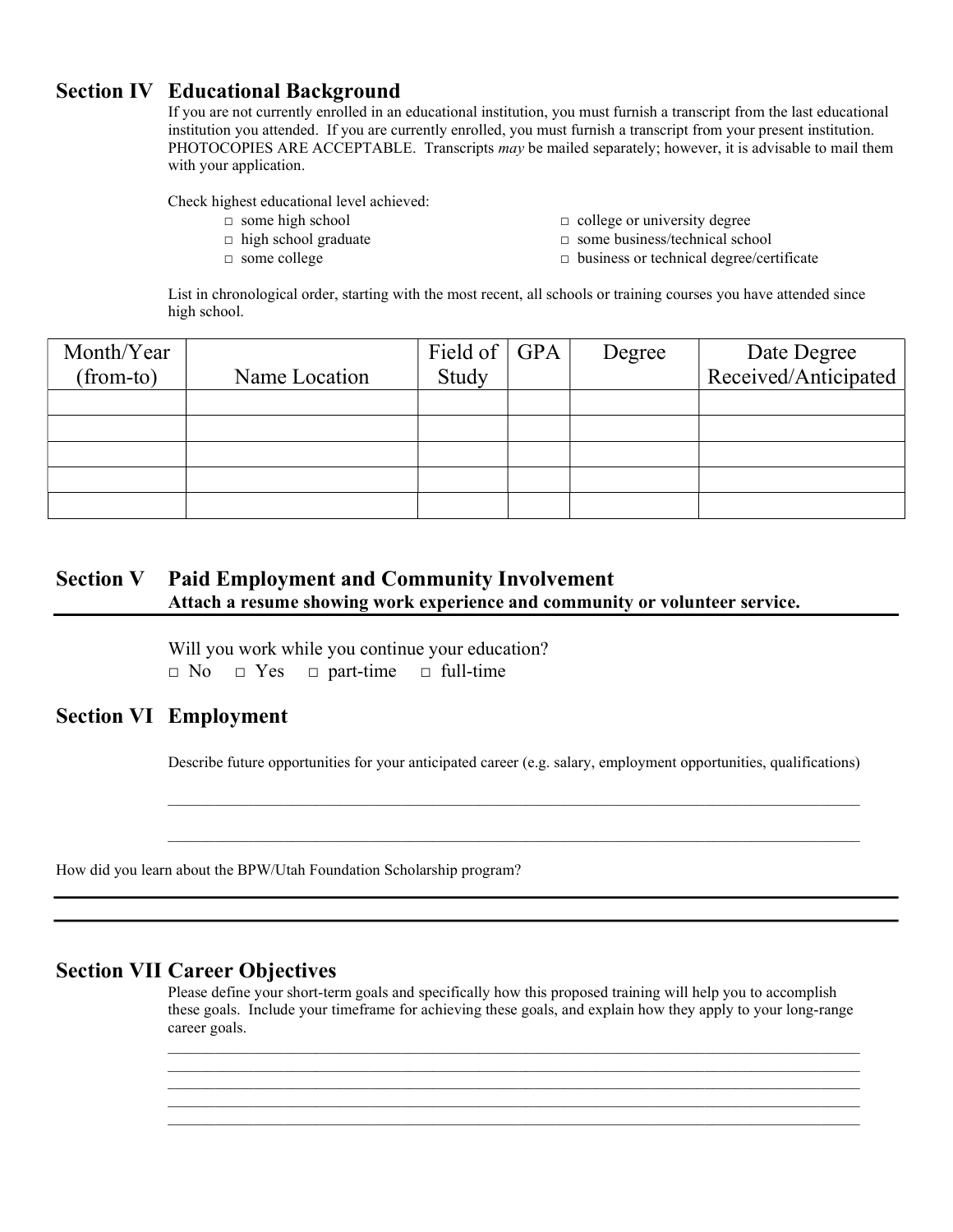#### Section VIII Personal Accomplishments

In 100 words or less, please describe your most significant accomplishment to date:

#### Section IX Additional Personal Information

On a separate piece of paper, please provide an additional personal information that you feel might be helpful to the Selection Committee.

#### Section X References

 Please list below the two people you have requested to complete the enclosed recommendation forms in support of your application. Letters are accepted from former teachers, school officials, employers, neighbors, friends, or other persons not related to you. It is your responsibility to verify that these references have been sent. Applications will not be considered without appropriate references.

| Name: | Docition: |  |
|-------|-----------|--|
| Name: | Position: |  |

If we make available a list of scholarship recipients, may we include your name and address?

□ Yes □ No

## Section XI Certification

 I certify that to the best of my knowledge the information contained in this application is true and correct. I understand that the application will not be considered for review unless it is signed and dated. I also understand that the application will not be complete until both letters of recommendation and all necessary transcripts are received. It is also my understanding that no material will be returned and that all information in this application is subject to independent verification.

| Signature: | Date: |  |
|------------|-------|--|
|            |       |  |

Please return completed application to: BPW/Utah Foundation Selection Committee PO Box 561 Salt Lake City, UT 84110-0561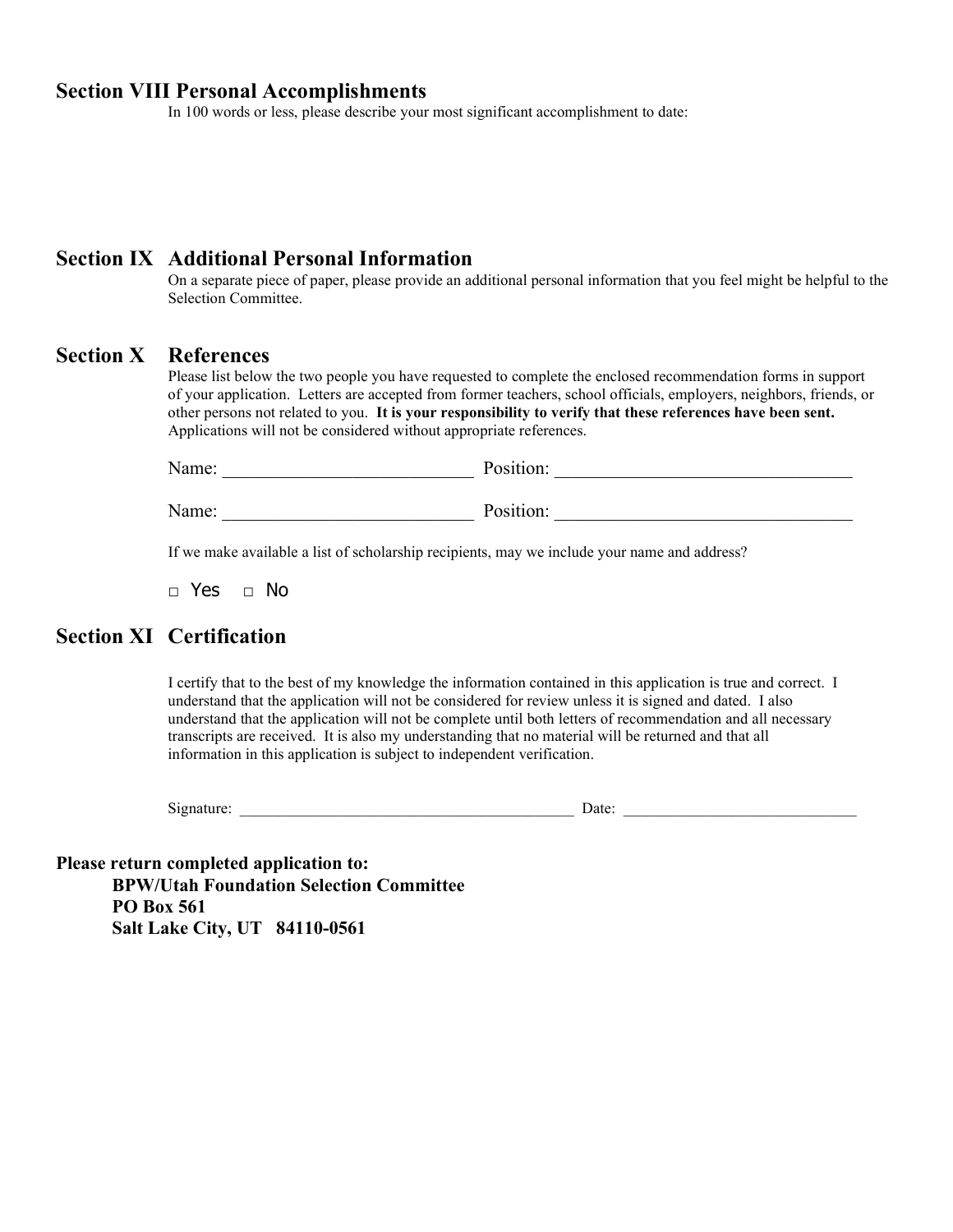# BPW/Utah Foundation Scholarship Letter of Recommendation

Please type or print all information.

| To be completed by the recommender: |  |
|-------------------------------------|--|
| Name:                               |  |
| Position or title:                  |  |
| Address:                            |  |
| Phone number (s): $\qquad \qquad$   |  |
| Email Address:                      |  |

Please comment on the following:

- 1. Capacity in which you have observed the applicant and length of time you have known the applicant
- 2. Your evaluation of the applicant's past academic, employment or volunteer record
- 3. Your judgment of the applicant's ability to undertake and complete training
- 4. Your evaluation of the applicant's career potential
- 5. Any other information that would assist the Selection Committee

Use the reverse side of this form if necessary, or attach separate document.

Please complete and return to:

BPW/Utah Foundation Selection Committee, P.O. Box 561, Salt Lake City, UT 84110-0561